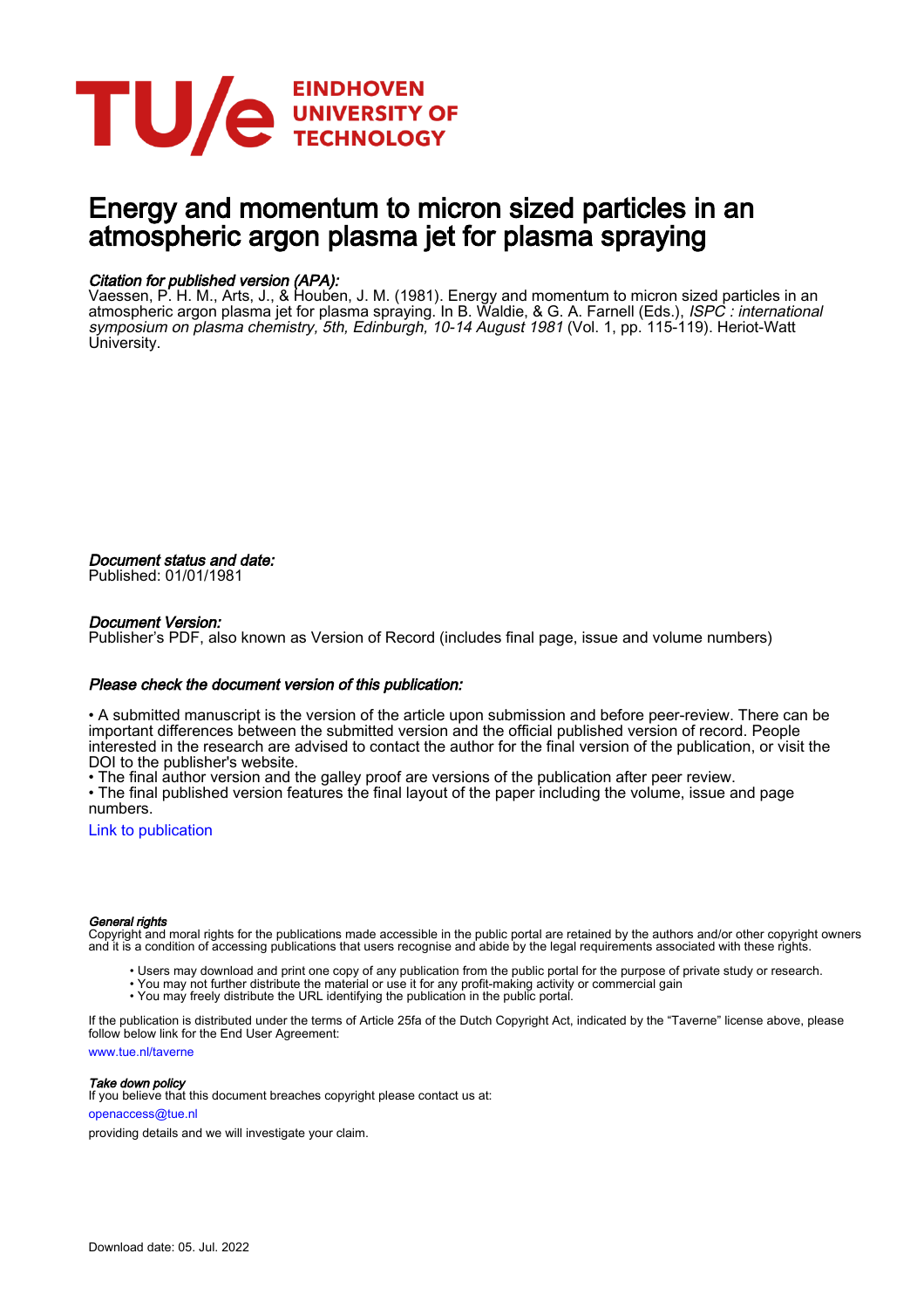ENERGY AND MOMENTUM TRANSFER TO MICRON SIZED PARTICLES IN AN ATMOSPHERIC ARGON PLASMA JET FOR PLASMA SPRAYING.

P.H.Vaessen, J.Arts, J.M.Houben

Interdepartment group on plasma spraying, Eindhoven University of Technology, Eindhoven, The Netherlands.

#### ABSTRACI

A study of plasma parameters and particle velocities of micron sized particles in an atmospheric argon-hydrogen plasma jet used, for plasma spraying has been carried out. Preliminary determinations of electron density and temperature have been obtained from spectroscopic data. Particle velocities are measured using the Laser Doppler technique. Theoretical values of heat and momentum transfer of a high temperature plasma to spherical particles have been calculated.

#### 1. INTRODUCTION

The industrial significance of the plasma spraying process lies in the possibility of depositing melted and accelerated micron sized particles upon a substrate, in order to produce a strong mechanical layer.

The first purpose of our study is to measure plasma parameters like electron density, electron temperature, ion temperature and gasvelocity of a spraying plasma. The second purpose is to study energy and momentum transfer from the plasma to the spray particles.

The heat transfer to the particles is studied theoretically by using a quasistationary model.

The momentum transfer to the spray particles can be studied either experimentally and theoretically. In order to determine the final particle temperature, which is a very important parameter in obtaining a strong mechanical layer we will use measured velocities in combination with the measured gastemperature.

#### 2. EXPERIMENTAL

The experimental set up is shown in fig. 1.

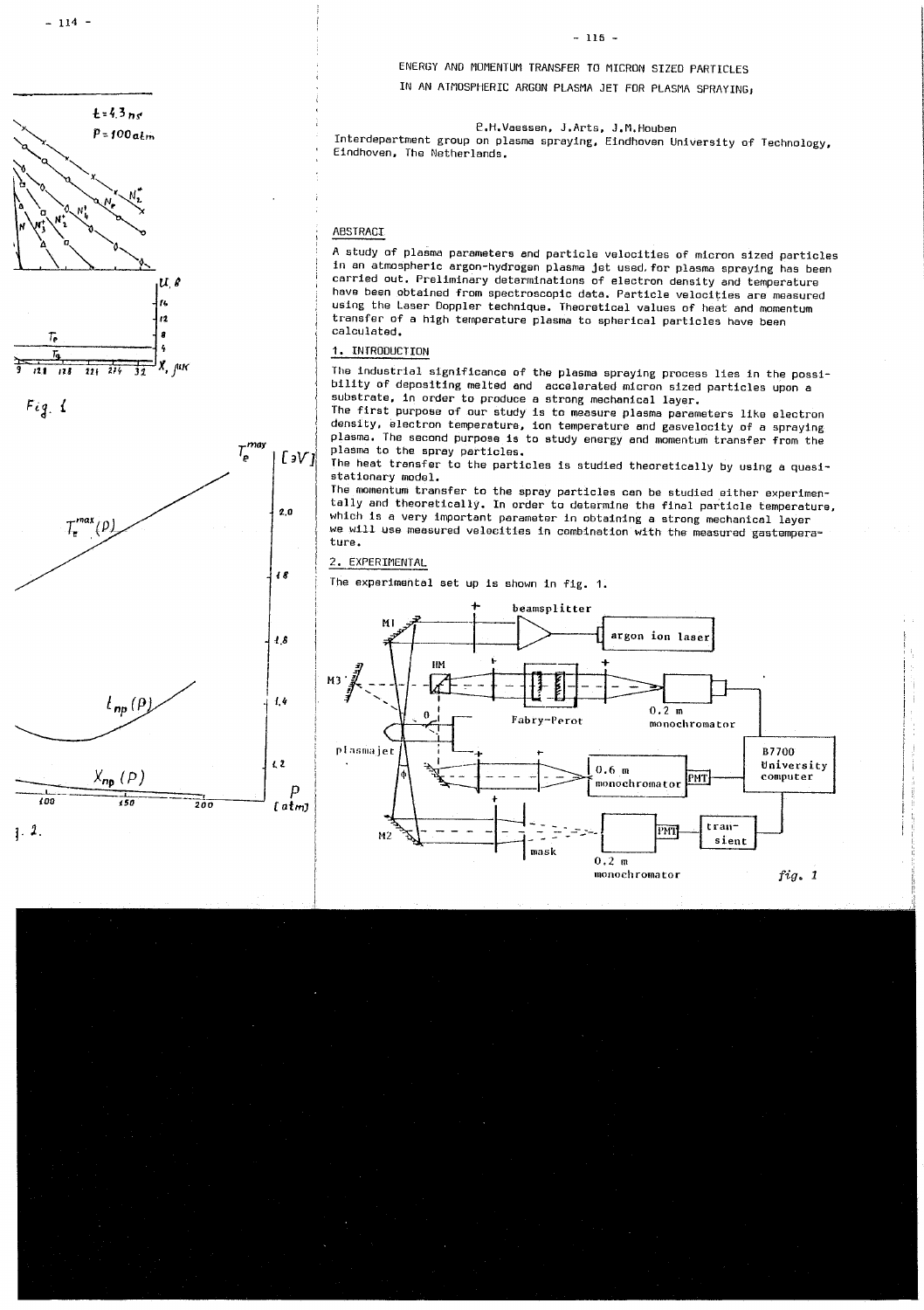- The Laser Ooppler Anemometer consists of an argon ion laser, a beamsplitter and a monochromator which serves as an optical filter to separate the plasma light from the scattering signal, which contains the Doppler information. A transient recorder (20 MH2) enables "single particle detection" in the case the particle concentration is low.

The detected frequency is related to the axial velocity component vl through:  $v_d = \frac{v1.2 \sin \frac{1}{2} \phi}{1}$ , where  $\phi$  is the angle between the two laserbeams and  $\lambda_0$ 

the Laserwave length (5145  $\overline{R}$  )

- The second diagnostic of the experiment is a pressure scanned Fabry-Perot interferometer which has a twofold purpose:

- 1. The ion heavy particle temperature T<sub>i</sub> is determined from the width of an argon ion spectral line with relatively small Stark broadening. The line profile is fitted with a Voigt profile to separate the gaussion Doppler broadening from the Stark broadening. Besides  $T_4$  we also want to measure the electron temperature  $T_B$  because the trensport coefficients like thermal conductivity  $\lambda$ , viscosity  $\eta$ depend strongly on the ratio between T<sub>e</sub> and T<sub>1</sub>. If for example T<sub>1</sub> would be 7500 K while T<sub>e</sub> is 15.000 K. Cannapan and Bose <sup>1)</sup> calculate that the thermal conductivity increases an order of magnitude compared to the case of equal temperatures  $T_1 = T_0 = 15.000$  K (LTE). Under the same conditions the viscosity decreases 30%.
- 2. By looking at a point in the plasma under two different angles one can determine the plasma velocity  $v_{\sigma}$  by measuring the Doppler shift of an ion spectral line.

As the spectral line is also Stark-shifted, it is useful to use an unshifted standard, which is mixed with the plasma light during the experiment. For this purpose we use the  $\lambda$ = 4580  $\overline{R}$  argon-ion laser line at minimum laser power.

The gas velocity results from the measured Doppler shift AA by:

 $v_g = \frac{\Delta\lambda}{\lambda_g} \cdot \frac{c}{\sin\theta}$ .

- The third diagnostic is a 0.6 m scanning monochromator with a resolution of  $120 m R$ .

With this monochromator we measure line profiles of the H<sub> $\alpha$ </sub> and H<sub>B</sub>-lines. The profiles are first abel inverted, and then the electrondensity is determined from the half value width. According to H. Griem<sup>2)</sup>, values are true within 5%. The electron temperature is obtained by measuring the argon ion line to continuum ratio.

In this case one has to know  $B_1$ , the overpopulation factor of the ion-groundlevel, which - in case of PLTE - for our densities will vary between 5 and 10.

#### 3. THEORETICAL MODEL

Calculations on momentum and heat transfer from very hot media like a jet plasma to relativily cold spherical perticles is complicated because a plasme is a compressible medium with strong temperature gradients within the boundary layer. This implies spatial dependance of transport coeffi-

cients like viscosity and thermal conductivity.<br>As the numner of Prandtl, Pr =  $\frac{p}{\lambda}$  is approximately 1, one can state that the momentum equation is similar to the energy equation.

Since the Reynolds-number Re is low, which means mainly viscous and no turbulent transport, the heat transfer is mainly governed by conduction.

a We will first treat the heat transfer in a quasi-stationary concept and then add some corrections for turbulent heat transport.

 $-116-$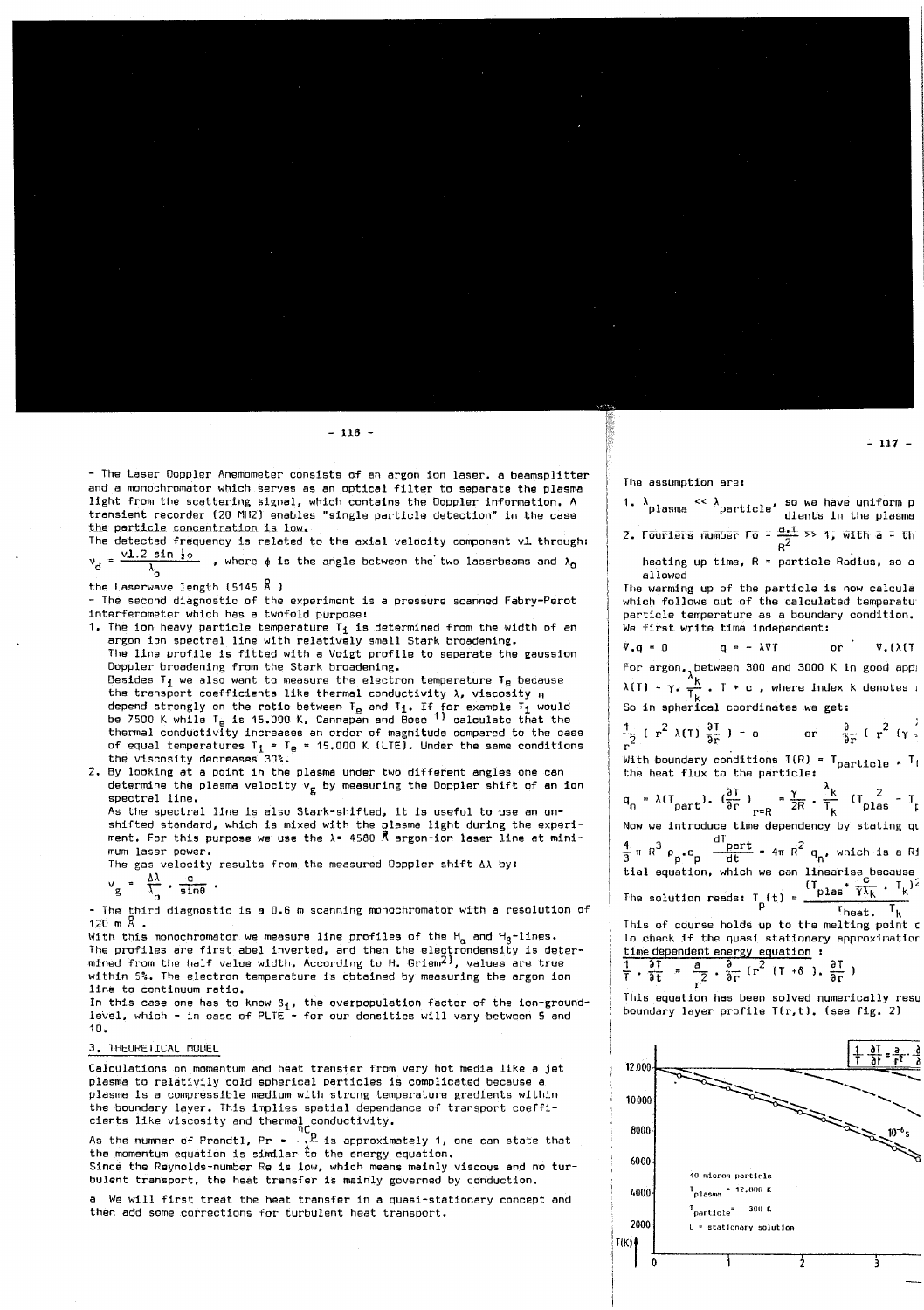#### The assumption are:

 $I_{\text{plasma}} = 12{+}000 \text{ K}$ 

 $I_{particle}$   $=$  300 K

ì

0 = stationary solution

ż

à

4000

2000

 $\mathbf 0$ 

1.  $\lambda$  plasma <<  $\lambda$  particle' so we have uniform particle temperature and gra-2. Fouriers number Fo =  $\frac{a_1T}{c^2}$  >> 1, with a = thermal diffusity,  $\tau$ = particle heating up time, R = particle Radius, so a quasi stationary approach is allowed The warming up of the particle is now calculated from the heat flux q., which follows out of the calculated temperature boundary layer, with the particle temperature as a boundary condition. We first write time independent:  $\overline{v} \cdot a = 0$  $a = -\lambda \nabla T$  $\nabla_x (\lambda(T), \nabla T) = 0$  $\alpha$ r For argon, between 300 and 3000 K in good approximation holds:<br> $\lambda(T) = \gamma \cdot \frac{k}{T_k}$ . T + c , where index k denotes roomtemperature. So in spherical coordinates we get:  $rac{1}{\pi^2}$  (  $r^2$   $\lambda(T)$   $rac{\partial T}{\partial r}$  ) = 0 0r  $rac{\partial}{\partial r}$  (  $r^2$  ( $\gamma \frac{\lambda_k}{T_c}$  T + c)  $rac{\partial T}{\partial r}$  ) = 0 With boundary conditions  $T(R) = T_{particle}$ .  $T_{(\alpha)} = T_{plasma}$  we finally get for the heat flux to the particle:  $q_n = \lambda(T_{part})$ .  $(\frac{\partial T}{\partial r})_{n=R} = \frac{\gamma}{2R}$ .  $\frac{\lambda_k}{T_k}$   $(T_{plas}^2 - T_{part})$  +  $\frac{c}{R}$   $(T_{plas}^T_{part})$ Now we introduce time dependency by stating quasi stationary:  $\frac{4}{3}$   $\pi$  R<sup>3</sup>  $\rho$  c<sub>p</sub>  $\frac{dI_{part}}{dt}$  = 4 $\pi$  R<sup>2</sup>  $q_n$ , which is a Ricatti type ordinary differential equation, which we can linearise because  $I_{\text{plas}} \gg I_{\text{part}}$ .<br>The solution reads:  $I_p(t) = \frac{(I_{\text{plas}} + \frac{c}{\gamma \lambda_k} -$ This of course holds up to the melting point of the particle. To check if the quasi stationary approximation was right we solved the time dependent energy equation :<br>  $\frac{1}{1} \cdot \frac{\partial T}{\partial t} = \frac{a}{2} \cdot \frac{\partial}{\partial r} (r^2 (T + \delta), \frac{\partial T}{\partial r})$ This equation has been solved numerically resulting in a time dependent boundary layer profile T(r,t), (see fig. 2)  $\frac{\frac{1}{1} \left| \frac{\partial T}{\partial t} = \frac{a}{r^2} \cdot \frac{\partial}{\partial r} \left( r^2 \cdot (T \cdot \delta) \frac{\partial}{\partial r} \right) \right|}{r^2 \cdot 10^{-10} s}$ 12:000 10.000 8000 6000 40 micron particle

> $\frac{1}{2}$  (×10<sup>4</sup> m<sup>1</sup>)  $\frac{1}{5}$  $fig.2$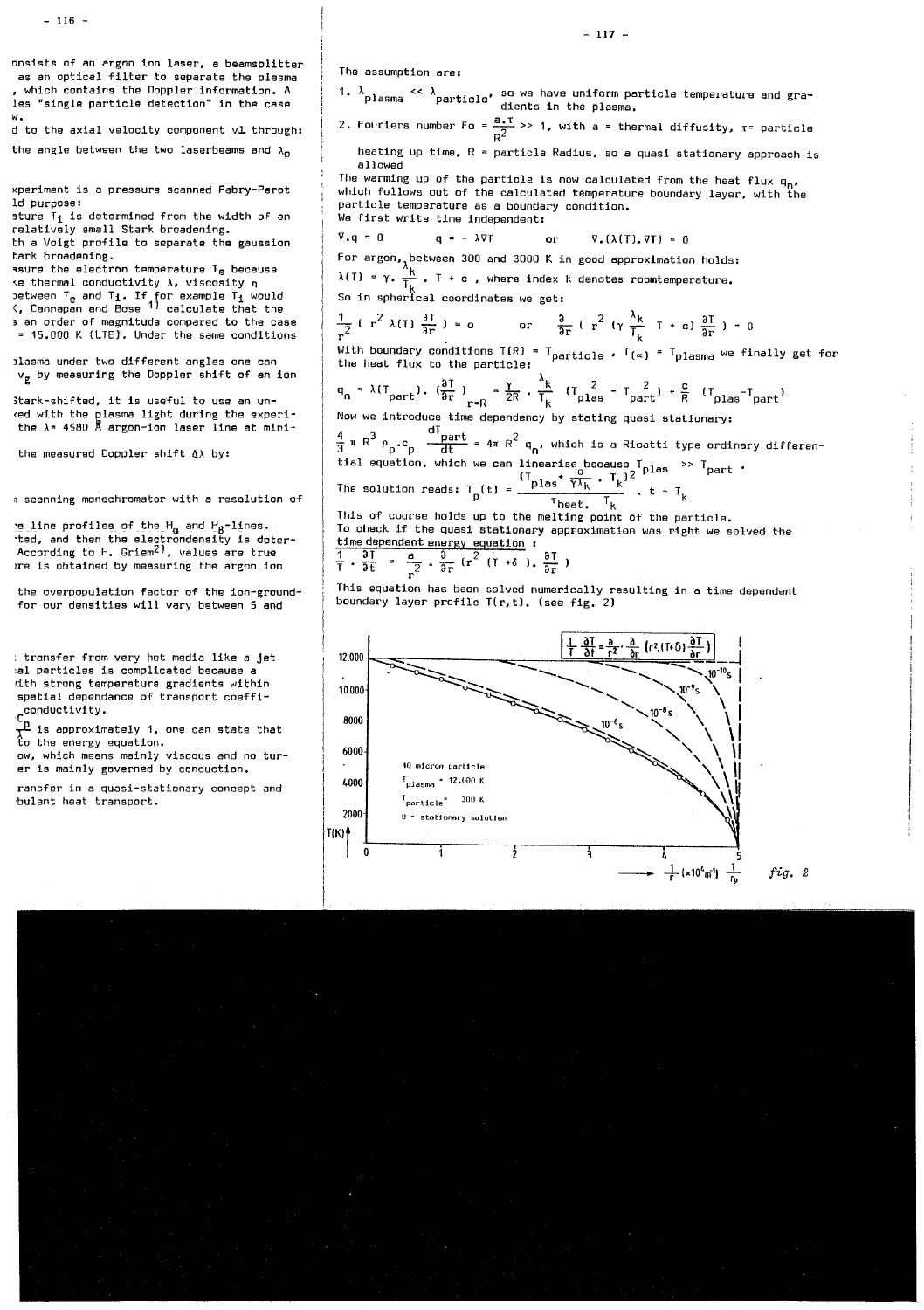For 40 micron Mo-particles already within micro-second the boundary layer comes within 5% of the stationary one, while the total heat flux to the particle is just 13% more than the stationary one.

As on this time scale the particle temperature just increases 5 K we can savely ignore non stationary considerations.

The influence of convection in case of higher Reijnolds-numbers is taken into account by means of the Nusselt-number:

Nu = 1 +  $(1 + Pe)^{1/3}$  where Pg =  $\frac{2.116R}{2.116}$  and Pg= Rg.Pr.

The calculated heat conduction is multiplied by  $\frac{Nu}{\pi}$  in order to get the total heat transfer.

b As far the theoretical calculation of momentum tranfer we take in first approximation a spherical particle in a Stokes flow in case of low Reijnolds numbers (Re < 1). The force F<sub>N</sub> exerted on the particle is:<br>F<sub>N</sub> = 6xn R, (v<sub>p</sub> - v<sub>gas</sub>). In case of higher Reijnolds numbers we describe the

force with a dragg coefficient c<sub>p</sub>:<br> $F_w = \frac{1}{2} \pi p$  ( $v_p = v_{gas}$ )<sup>2</sup>. R<sup>2</sup>.c<sub>D</sub>. In our calculations we are for c<sub>p</sub> the approximate expression:

 $c_0 = \frac{24}{Re}$ . 1 + 0.1315. Re<sup>(0.82-0.05 W)</sup>, with w<sup>= 10</sup>log Re. valid for  $0.01 \leq Re \leq 20.$ 

In the computer program we start with one of the two momentum equations both in lateral and axial direction. We assume a known gas velocity and temperature and viscosity field of the plasma, according to Vardelle's<sup>3)</sup> measurements carried out with a 29 kW Ar-H<sub>2</sub> plasma torch. The momentum equations result in a coupled set of second order differential equations which are solved by numerical integration.